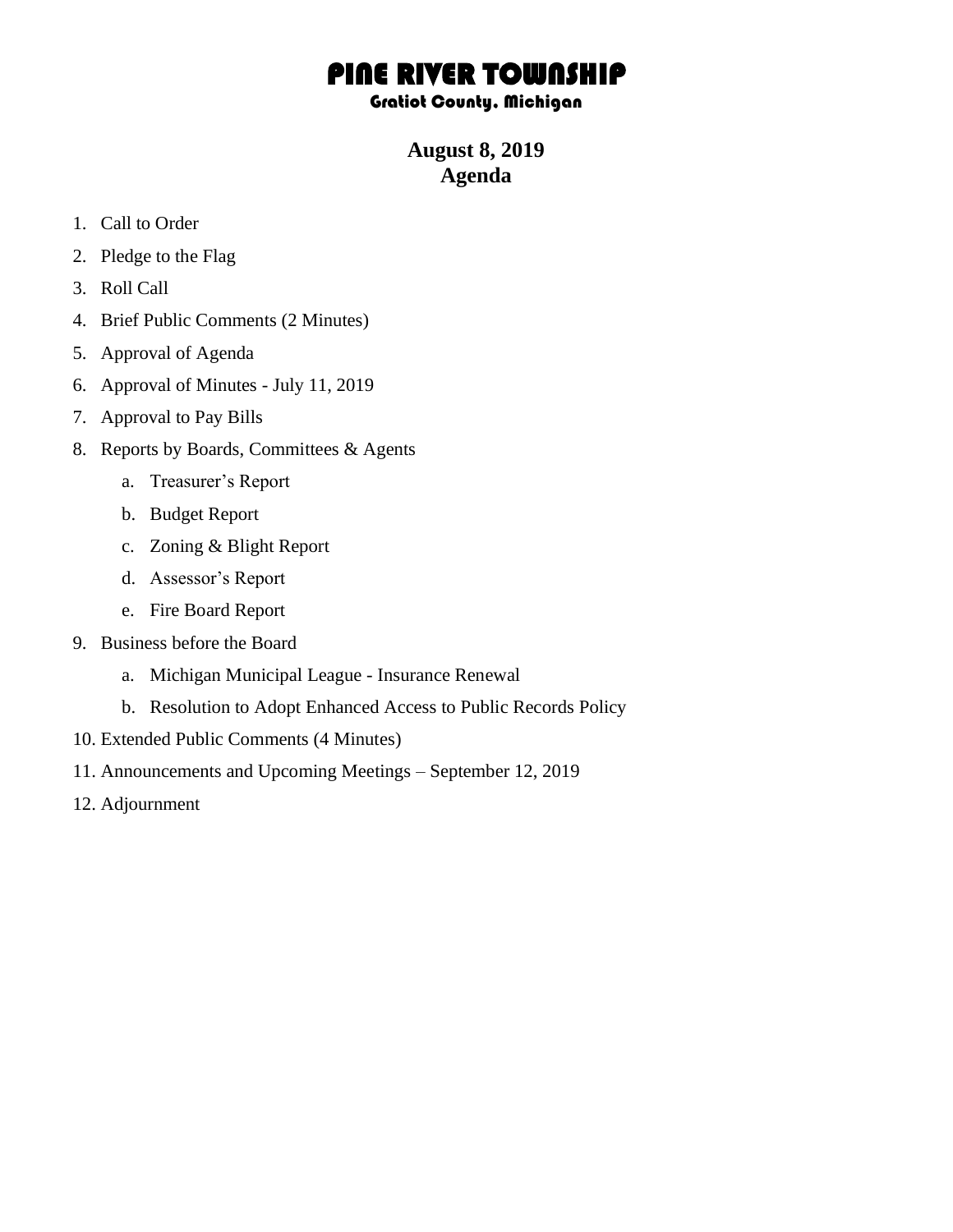## **MINUTES OF THE PINE RIVER TOWNSHIP BOARD MONTHLY MEETING AUGUST 8, 2019**

- 1) The regular monthly meeting of the Pine River Township Board was called to order at 7:01 P.M. by Supervisor Beeson at the Township Hall.
- 2) Pledge the flag: The board and the public said the pledge to the flag.
- 3) Roll Call: Baker: absent, Best: present, Moeggenborg: present, Beeson: present, Whitmore: present. (4) Board members present, (1) absent.
- 4) Brief Public comments (2 minutes):
- 5) Approve the Agenda:

Motion by Best: second by Moeggenborg: to approve the agenda as presented. All present board members approved. Motion carried 4-0.

6) Approve the Minutes:

Motion by Best: second by Moeggenborg: to approve the Regular Meeting Minutes of July 11, 2019, as presented. All present board members approved. Motion carried 4-0.

7) Approval to Pay Bills:

Motion made by Moeggenborg: second by Best: to pay bills as presented in the amount of \$106,373.50. All present board members approved. Motion carried 4-0.

- 8) Reports by Boards, Committees & Agents
	- a) Treasurers Report Discussion: Board Reviewed, Bank Reconciliations have been received and reviewed by all present. Placed on file.
	- b) Budget Report Discussion: report placed on file.
	- c) Zoning & Blight Officer Shattuck reported a couple new permits were being handled, handling new blight.
	- d) Assessor Report no report.
	- e) Fire Services no report.
- 9) Business before the Board
	- a) Michigan Municipal League Insurance Renewal
		- i) Motion made by Moeggenborg: second by Best: to support the renewal of the insurance.
		- All present board members approved. Motion carried 4-0.
	- b) Resolution to Adopt Enhanced Access to Public Records Policy

i) Motion made by Moeggenborg: second by Best: to support the resolution of the policy for access to public records. Roll Call Vote: Best: yes; Moeggenborg: yes; Beeson: yes; Whitmore: yes; Baker: absent. All present board members approved. Motion carried 4-0.

- 10) Extended Public Comments (4 Minutes)
	- Chuck Murphy will be late to Township meetings because of Republican meetings scheduled for same night; announced a third Animal Control position will be posted; noted that the September 3rd County Commissioners meeting will be about budget
- 11) Announcements and Upcoming Meeting